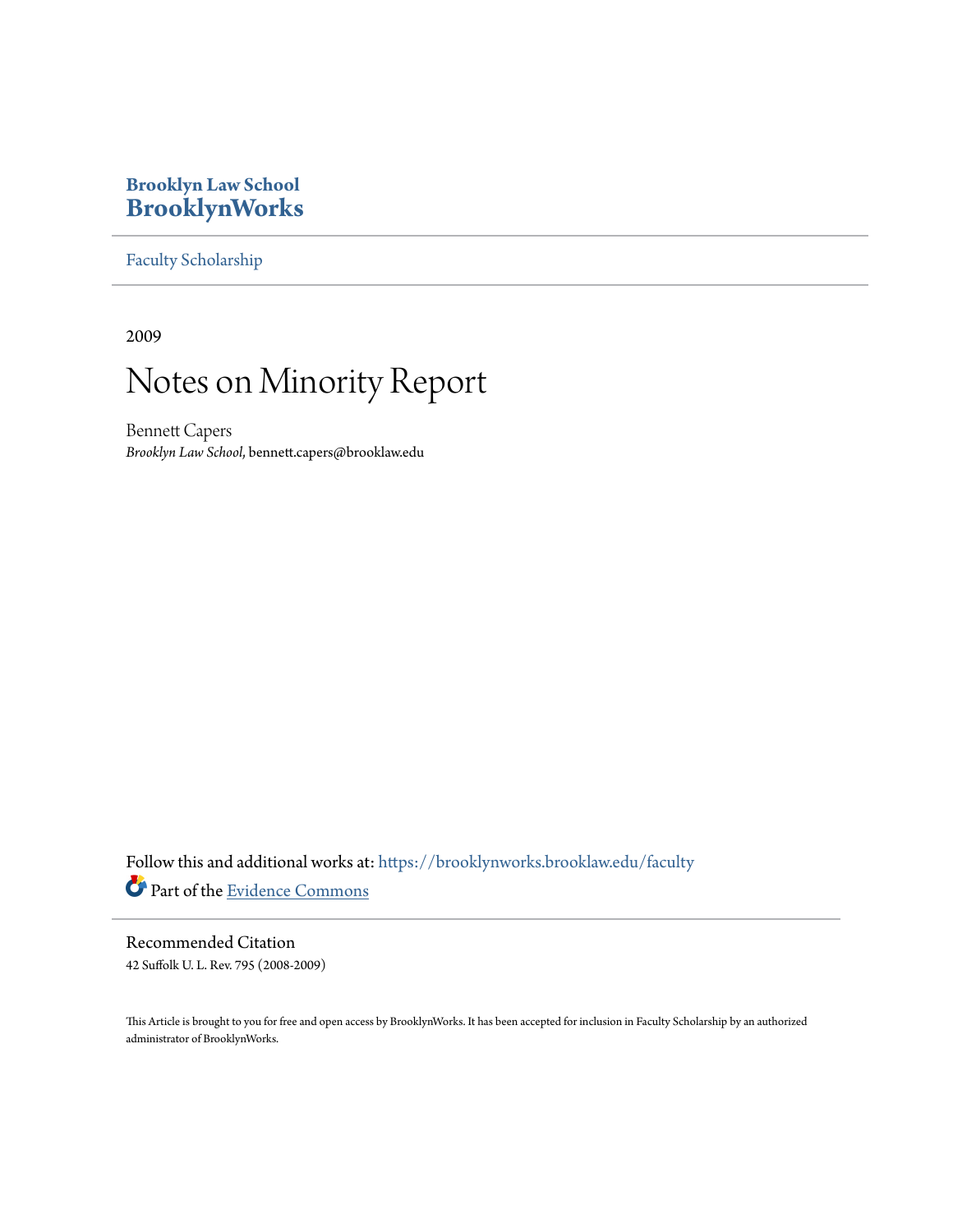## Notes **on** *Minority Report*

# I. Bennett Capers\*

When I was first invited to participate in this symposium, *Legal Outsiders in American Film,* I initially thought of myself. I thought maybe I would be the outsider among the contributors. I have never taken a law and film course, let alone taught one. I certainly do not claim to have a background in film studies, unless having an unlimited plan with Netflix and occasionally frequenting art houses count. And although I have written in related interdisciplinary fieldslaw and literature,<sup>1</sup> and law and the visual arts<sup>2</sup>—I have not written directly about law and film.

The more I thought of the issue presented by this symposium, the more confident I felt that I had something unique to contribute. After all, although I have never taught law and film, I routinely use film as a pedagogical tool. When I teach criminal law, for example, I use film and television clips to illustrate criminal law concepts, to problematize those concepts, and even to raise larger issues about justice. And my criminal procedure students will attest to the fact that knowing every episode of *The Shield* and *The Wire* comes in handy in class. My Evidence course, thanks to the casebook I use, comes with its very own DVD of useful film clips.<sup>3</sup> Even in my Race and the Law class, I find myself turning to film again and again to illustrate how race is socially constructed and maintained.

In addition, as a former prosecutor, I have firsthand experience with using film as a predictive tool. Prior to any jury trial, I would invariably include in my proposed voir dire questions something along the following lines: "What are some of your favorite television shows and/or movies?" Fans of the television show *24* were, in my mind, good jurors for the prosecution. Fans of the film *The Fugitive,* in which Harrison Ford plays someone wrongfully convicted, were not.

Lastly, although I do not have a background in film studies, I am acutely

**<sup>.</sup>** Visiting Associate Professor, Fordham Law School (2008-2009); Associate Professor of Law, Hofstra University School of Law; Assistant U.S. Attorney, Southern District of New York (1995-2004); B.A., Princeton University; **J.D.,** Columbia Law School. E-mail: capers@law.fordham.edu.

**<sup>1.</sup>** I. Bennett Capers, *Reading Back, Reading Black,* 35 HOFSTRA L. REV. 9 (2006); **1.** Bennett Capers, The Trial of Bigger Thomas: *Race, Gender, and Trespass,* 31 N.Y.U. REV. L. & SOC. CHANGE 1 (2006).

<sup>2.</sup> I. Bennett Capers, *On Andy* Warhol's Electric Chair, 94 **CAL.** L. REV. 243 (2006); I. Bennett Capers, *On Justitia, Race, Gender, and* Blindness, 12 MICH. **J.** RACE & L. 203 (2006); **1.** Bennett Capers, *Flags,* 48 How. **L.J.** 121 (2004).

<sup>3.</sup> **GEORGE** FISHER, **EVIDENCE** (2d ed. 2008).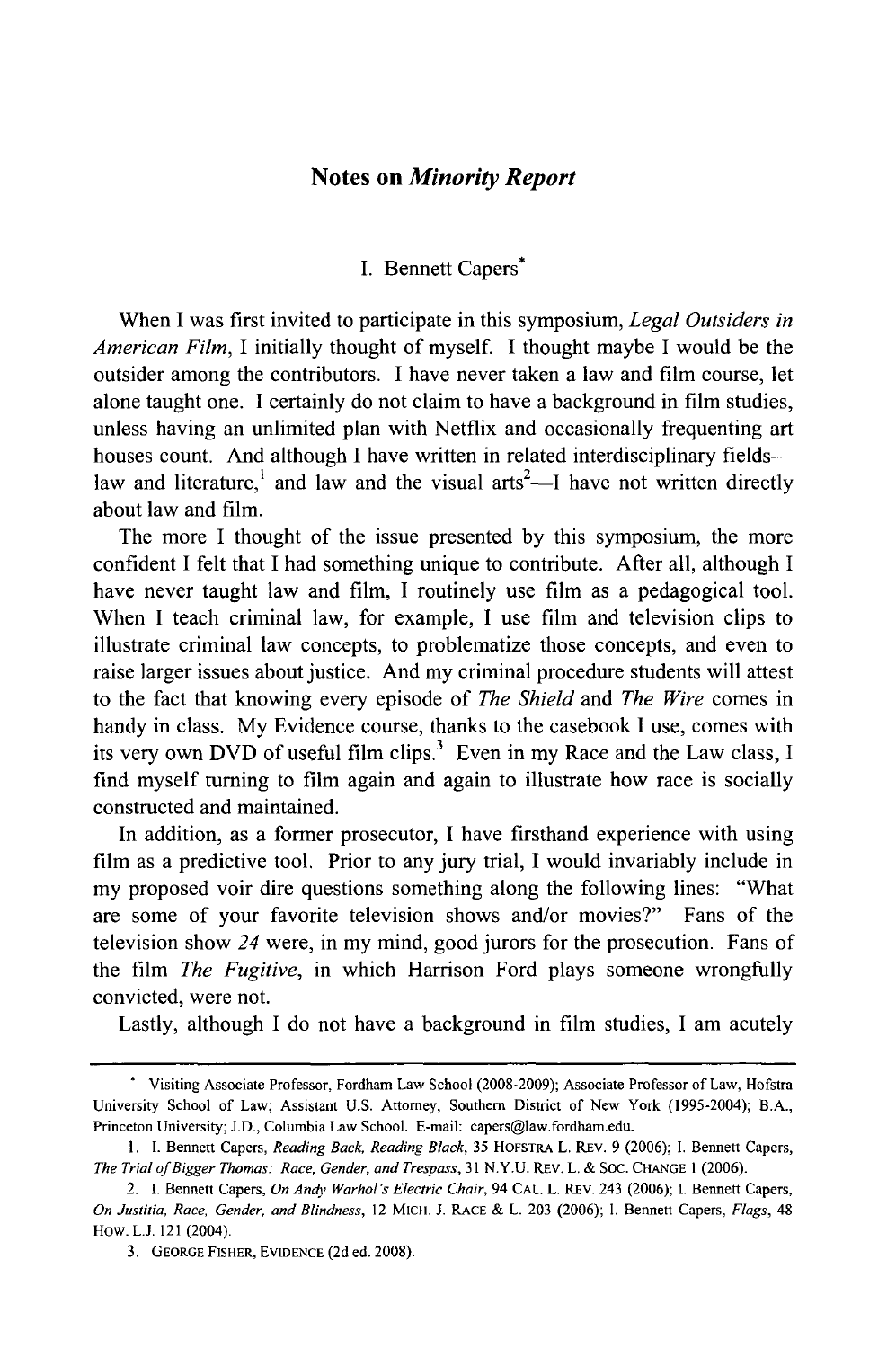aware of the work that film does. The film theorist Saul Morson has observed that film casts a "sideshadow" on reality, projecting onto the screen an alternative reality.4 Film thus functions as a reminder that

[a]lternatives always abound, and, more often than not, what exists need not have existed **....** Instead of casting a foreshadow from the future, [the medium of film] casts a shadow "from the side," that is, from other possibilities **....** Sideshadows conjure [a] ghostly presence **...** [in which] the actual and the possible ... are made simultaneously visible **....** [A] present moment subject to sideshadowing ceases to be Ptolemaic, the unchallenged center of things. It moves instead into a Copernican universe: as there are many planets, so there are many potential presents for each one actualized.<sup>5</sup>

Or as Austin Sarat puts it in his reading of Morson, "The moving image attunes us to the 'might-have-beens' that have shaped our worlds and the 'might-bes' against which those worlds can be judged and toward which they might be pointed."<sup>6</sup>

Morson is right, of course, but I want to suggest another effect that seems to be in play when it comes to law and order films, whether it be Film Noir, one of the many cop-buddy television shows or movies *(Cagney & Lacey, Starsky & Hutch, Miami Vice, Rush Hour, Lethal Weapon,* the list seems interminable), or more recent dramas like *The Wire.* The effect I want to suggest is a type of de-shadowing. There is the justice administered by the courts. There is also the justice that the courts imagine they are regulating. The moving image brings out of the shadows justice as it actually exists. I can think of no better illustration of this than the justice the courts imagine they are regulating via the Bill of Rights, our de facto "code of criminal procedure."<sup>7</sup>

For example, in *Terry v. Ohio*,<sup>8</sup> the Supreme Court interpreted the Fourth Amendment as permitting the police to conduct a limited detention and questioning of an individual (short of an arrest, which requires probable cause) so long as the officer has specific and articulable facts-i.e., reasonable suspicion—to believe that "criminal activity may be afoot."<sup>9</sup> The Court further held that if the officer also has reasonable suspicion that a person is armed and dangerous, the officer could couple the limited detention and questioning with a

9. **ld** at 30.

<sup>4.</sup> GARY SAUL MORSON, NARRATIVE AND FREEDOM: THE SHADOWS OF TIME 117-72 (1994). That films have a pedagogical function cannot be overstated. For example, when **I** teach Evidence, students are often surprised by how many rules of evidence they already know, merely from watching television and film.

<sup>5.</sup> Id. at **118.**

<sup>6.</sup> Austin Sarat et al., *On* Film and Law: Broadening the Focus, in LAW ON THE SCREEN 2 (Austin Sarat et al. eds., 2005).

<sup>7.</sup> See generally Henry J. Friendly, The Bill of Rights as a Code of Criminal Procedure, 53 CAL. L. REV. 929 (1965).

<sup>8. 392</sup> U.S. 1 (1968).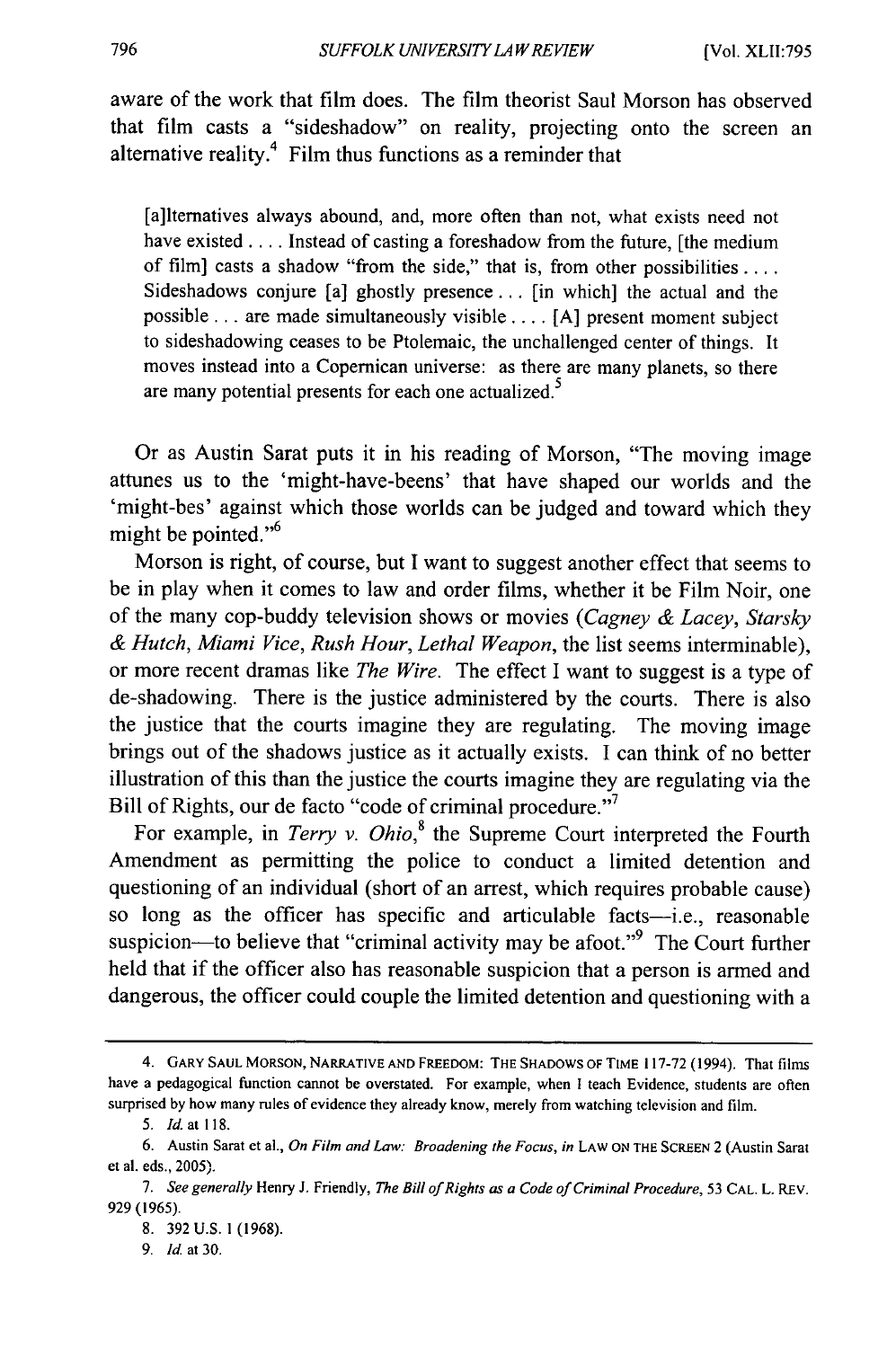pat down for weapons: in common parlance, a stop and frisk.<sup>10</sup> In short, officers are free to stop and frisk individuals, but only if they first have specific facts to believe that the individual is engaged in criminal activity and is armed.<sup>11</sup> This is all fine and good, except no one really believes that this is how the police typically operate on the street, especially in poor, minority communities, where *"Hey, you, come here"* and stop and frisks seem to be the order of the day. Similarly, under *Terry,* an officer with reasonable suspicion that a person is armed and dangerous can frisk a person for weapons, but not for drugs.12 Except we know that officers frisk individuals for drugs all the time.

Here's another: in *Miranda v. Arizona*,<sup>13</sup> the Court interpreted the Fifth Amendment as requiring officers to advise suspects of certain rights before engaging in custodial interrogation, and in *Edwards v. Arizona*<sup>14</sup> made clear that once a suspect invokes his right to consult with counsel, all questioning must cease "until counsel has been made available to him, unless the accused himself initiates further communication, exchanges, or conversations with the police."<sup>15</sup> The Court's rationale for adopting this bright-line rule was straightforward: "to prevent police from badgering a defendant into waiving his previously asserted *Miranda* rights."<sup>16</sup> But none of us seriously thinks that *Edwards v. Arizona* has prevented the police from continuing to question suspects. The carrots are too plentiful. The sticks are too paltry. In short, there

Our evaluation of the proper balance that has to be struck in this type of case leads us to conclude that there must be a narrowly drawn authority to permit a reasonable search for weapons for the protection of the police officer, where he has reason to believe that he is dealing with an armed and dangerous individual, regardless of whether he has probable cause to arrest the individual for a crime. The officer need not be absolutely certain that the individual is armed; the issue is whether a reasonably prudent man in the circumstances would be warranted in the belief that his safety or that of others was in danger. And in determining whether the officer acted reasonably in such circumstances, due weight must be given, not to his inchoate and unparticularized suspicion or 'hunch,' but to the specific reasonable inferences which he is entitled to draw from the facts in light of his experience.

Id. at 27 (citation omitted).

**11.** *See* id. at 30.

- 13. 384 U.S. 436 (1966).
- 14. 451 U.S. 477 (1981).
- *15. See Miranda,* 384 U.S. at 471; *Edwards,* 451 U.S. at 484-85.
- 16. Michigan v. Harvey, 494 U.S. 344, 350 (1990).

<sup>10.</sup> Id. In fact, Chief Justice Warren's majority opinion paid only cursory attention to the authority of officers to engage in stops. *See id* at 22. Rather, the crux of the Court's opinion dealt with the authority of officers to engage in frisks. The Court adopted the following standard for frisks where probable cause is lacking:

<sup>12.</sup> *See Terry,* 392 U.S. at 30. What the Fourth Amendment does allow, at least as interpreted by the Court, is the seizure of contraband detected during a pat down for weapons, if the nature of the item as contraband is immediately apparent by touch. Minnesota v. Dickerson, 508 U.S. 366, 379 (1993) (seizure of cocaine during *Terry* pat down violated the Fourth Amendment where nature of item as contraband was not apparent solely from touch).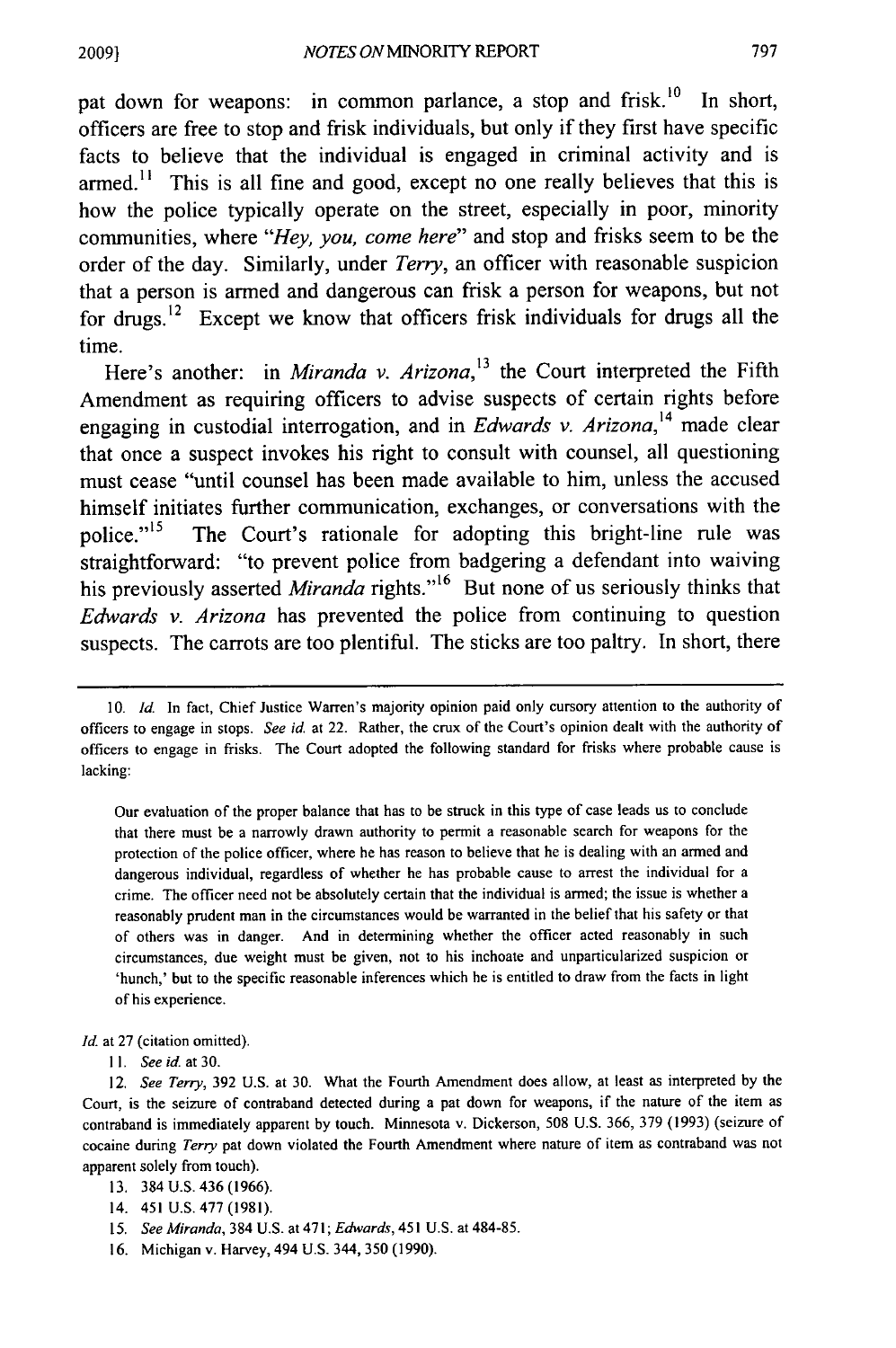is the world of justice as imagined by the courts, and then there is the world of justice as it exists on the ground.

Law and order films are rarely fooled by the justice that the courts imagine is happening just outside their hallowed halls. Rather, law and order films tend to shed light on the world of justice that exists in fact. This is what I mean by a de-shadowing effect, because film brings into the open how the criminal justice system actually operates, and it makes for interesting conversation when I teach criminal procedure. We talk about justice as articulated by the Court. And then we talk about a scene everyone saw on *The Wire,* or *The Shield,* the night before. Lastly, we talk about personal interactions with the police. Even my students, almost all white, almost all privileged, see the disconnect between the law as envisioned by the courts, and the law as enacted in practice. They see that their experiences are more accurately reflected in film than in our casebook.<sup>17</sup> They also know that their own experiences often pale in comparison to the experiences of minorities and other outgroups, other *outsiders.* This, in part, is what film does.

II.

The film I want to focus on, to zoom in on, is Stephen Spielberg's *Minority Report.*<sup>18</sup> The story, though interspersed with complications, is at bottom a simple one, and is set up by the opening sequence. The year is 2054, the place is Washington, D.C., and homicides have been eliminated because of the "precogs," three siblings not only capable of seeing homicides before they actually happen but also communicating their visions to the District of Columbia police authorities. Their visions, which come to them in a dreamlike state and have all the disjunctions and distortions of regular dreams, are projected onto a screen-much the same way films are projected onto screens-thus allowing the police to arrest the would-be perpetrator before the homicide actually takes place. In other words, the police can make a preemptive arrest. Although the narrative features several conflicts, ranging from the personal<sup>19</sup> to the national, two major conflicts propel the story forward. The first can be categorized as a background conflict, a pre-conflict that exists before the film begins. There is about to be a referendum on whether to take the precog program national—for the moment it exists only in the District of Columbia. A conflict arises because the Department of Justice, represented by Colin Farrell's character, seems determined to prove that the

<sup>17.</sup> This seems especially true when my students discuss their interactions with police during traffic stops near college campuses.

<sup>18.</sup> MINORITY REPORT (DreamWorks 2002).

<sup>19.</sup> The "back story" is that Chief Anderton feels responsible for the disappearance of his son. The disappearance has prompted a break-up with his wife and has motivated him to embrace Precrime. One of the many ways in which the film maintains suspense is by leaving open the possibility that the son is alive, will be found, and that Anderton and his wife will be reconciled.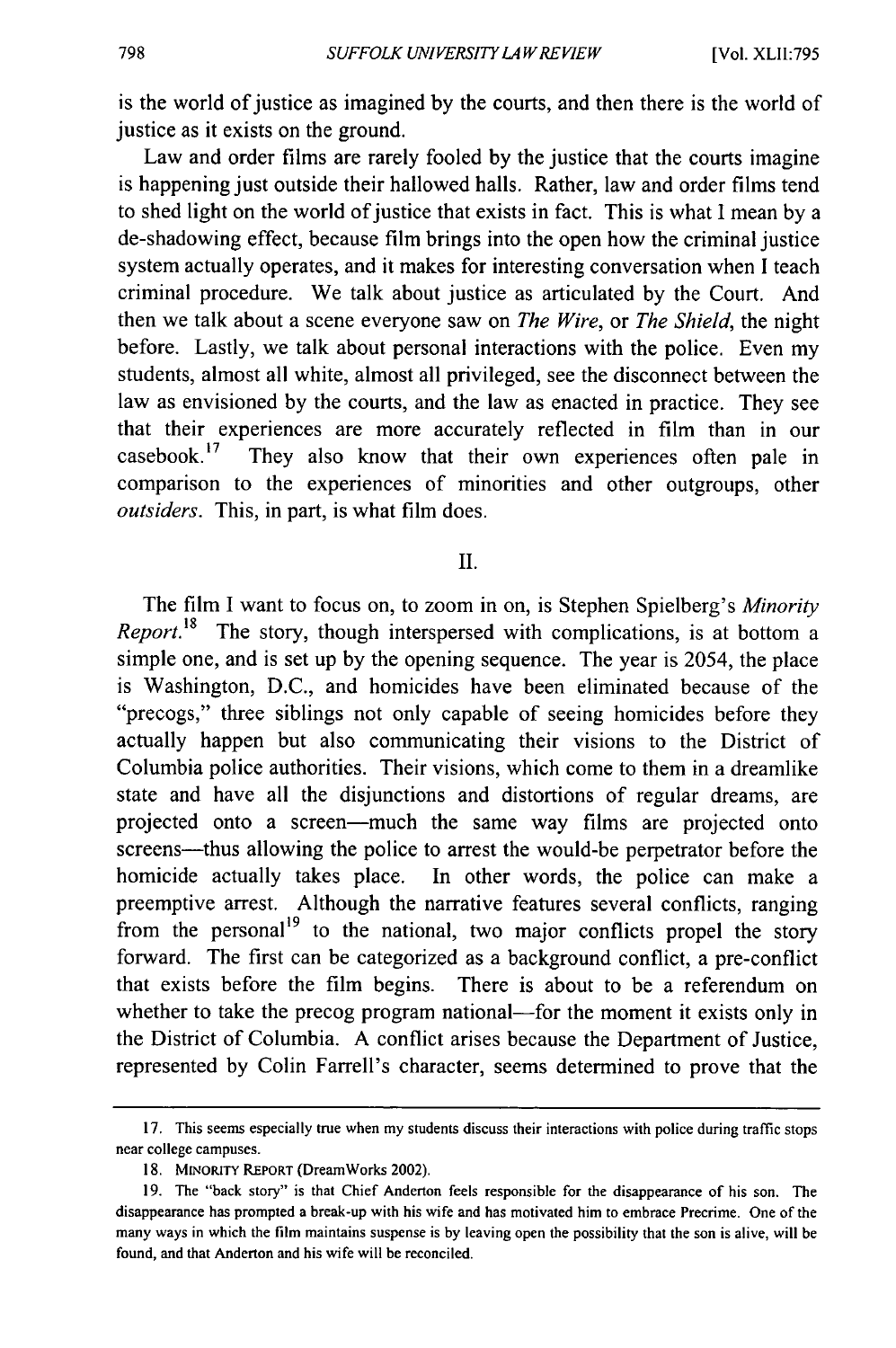precog system must be flawed in order to defeat the referendum.<sup>20</sup> In fact, Farrell's character, Witwer, the one lawyer in the film, functions as a type of legal outsider. He is the outsider to Precrime. Of course, being a lawyer, he is quickly killed off. The real conflict, the one that is triggered within the film itself, occurs because of two things that the "hero" of the film, Chief John Anderton, played by Tom Cruise, "sees." Anderton, the hotshot police chief, is the favorite of the Director of Precrime, and as police chief is in charge of viewing and interpreting the precog's visions<sup>21</sup>—much like the spectator must interpret the film's visions. One of the visions he sees early in the film is a vision of a woman being drowned in a lake. But it is a second vision, in which he sees himself committing premeditated murder, that really propels the narrative. According to the precogs, Anderton will commit premeditated murder in exactly thirty-six hours. The victim will be an individual named Leo Crow, whom Anderton has never met. In one fell swoop, Anderton, who at the start of the film is the quintessential insider, becomes the quintessential outsider. He is a fugitive wanted for a murder he has yet to commit, a hero on the lam.

This being a Spielberg film, *Minority Report* is thoroughly entertaining, filled with high-speed chase scenes, special effects, humorous asides, and a tidy enough resolution at the end. One could even characterize the film as merely pure entertainment. But *Minority Report* also raises a host of interesting issues of criminal law and morality. For starters, what does it mean to arrest someone for a crime they have yet to commit? This is an issue that criminal law continues to wrestle with. We don't arrest people for their thoughts alone (if we did we would all be in prison right now), but just where should our police powers come into play short of completion of a crime?

This is an issue Professor Robert Batey has explored specifically in the context of *Minority Report.22* As he observes, the common law employed a variety of tests to determine when to criminalize inchoate, or incomplete, crimes, but tended to focus on acts that suggested the defendant had reached a "point of no return."<sup>23</sup> The modern trend, spurred by the Model Penal Code,<sup>24</sup>

<sup>20.</sup> The implication of this is interesting. The Department of Justice opposes Precrime almost entirely on the ground that the system is potentially flawed. This seems to suggest that society should prefer a criminal justice system in which the flaws abound and are well-known over a system in which the flaws are mere possibilities.

<sup>21.</sup> The film refers to the work the detectives do as "scrubbing the image." Interestingly, this parallels the work that film editors do.

<sup>22.</sup> *See* generally Robert Batey, Minority Report *and the Law of Attempt,* 1 OHIO **ST.** J. CRIM. L. 689 (2004).

<sup>23.</sup> *Id.* at 694 (quoting HERBERT PACKER, THE LIMITS OF CRIMINAL SANCTIONS 75 (1968)). Indeed, in his influential hombook *Understanding Criminal Law,* Joshua Dressier identifies no less than six common law tests: the "last act" test, the "physical proximity" test, the "dangerous proximity" test, the "indispensable element" test, the "probable desistance" test, and the "unequivocality" test. *See* **JOSHUA** DRESSLER, **UNDERSTANDING** CRIMINAL LAW § 27.06, at 425-30 (4th ed. 2006).

<sup>24.</sup> *See* MODEL **PENAL CODE** § 5.01 (2001).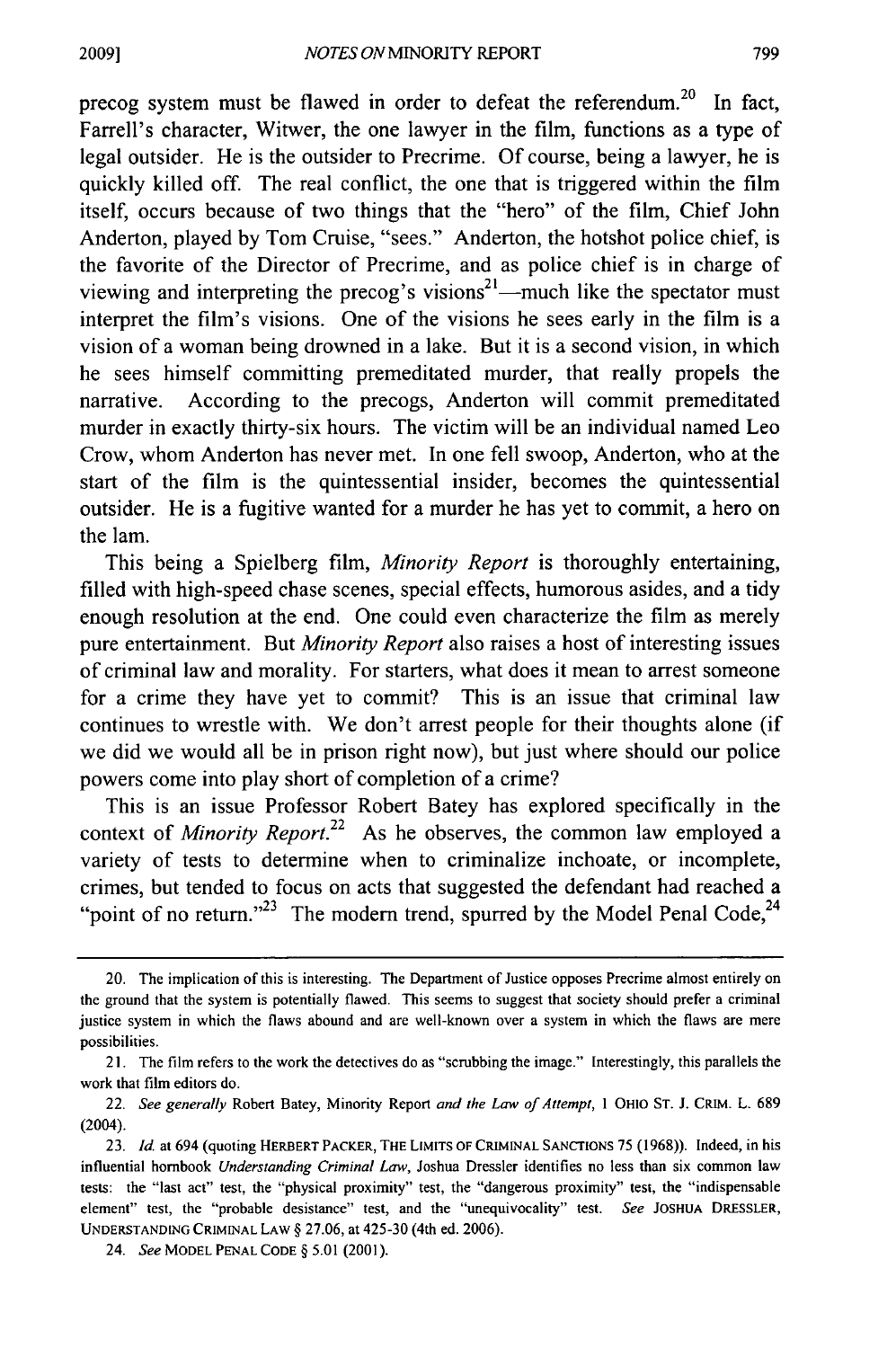is to allow the criminal law to intervene once an individual has committed a "substantial step" strongly corroborative of criminal intent, though what this means is left to the fact finder.<sup>25</sup> Instead of a bright line rule, we are left with a standard. This has its own problems, of course. What one jury might deem a "substantial step," another jury might dismiss as mere preparation.<sup>26</sup> The Columbine massacre, **I** suspect, had the effect of immediately changing what decision-makers are willing to consider a substantial step in mass murder crimes. **I** suspect September **11, 2001,** had the same effect.

*Minority Report* also raises the related issue of factual impossibility. After all, because the precogs see homicides before they occur, allowing the police to effectuate a preemptive arrest, the likelihood of someone actually completing a homicide is close to nil. Most jurisdictions do not recognize factual impossibility as a defense.<sup>27</sup> The reasoning, though not always stated, is that the happenstance of factual impossibility should not excuse an actor who demonstrates dangerousness and manifests criminality.<sup>28</sup> Still, the certainness of factual impossibility-and thus absence of true dangerousness-does raise the issue of whether the criminal justice system should punish factually impossible attempts less severely than other attempts.

There are Fourth Amendment issues within *Minority Report* as well. Washington, **D.C.** in 2054 is, after all, a surveillance state. Individuals are tracked via eye scans as they move about the city. Public spaces are surveillance spaces. But then again the same could be said of many cities **<sup>29</sup>** today. We currently permit such surveillance on the theory that individuals

27. *See* **DPESSLER,** *supra* note 23, § 27.07.

<sup>25.</sup> *See* Batey, *supra* note 22, at 694-97. This is not to suggest that the "substantial step" test is completely without boundaries. Applying the test, the police intervention that occurs in the opening scene-in which a husband is seconds away from stabbing his adulterous wife and her lover-is completely appropriate: the husband has formed the requisite intent to kill and has committed a substantial step in thrusting the knife at his victims. However, the police intervention that occurs when the police "attempt" to arrest Anderton for the future murder of Leo Crow, which Anderton is "predicted" to commit in about twenty-four hours seems inappropriate; Anderton then lacks any intent to commit homicide, and arguably has not taken any step, let alone a substantial step, toward commission of the crime. In between these two extremes of Anderton and the jealous husband is where application becomes difficult, and too often unpredictable, as the film makes clear. For example, upon learning that he is scheduled to commit murder, Anderton flees rather than risk apprehension. Is *that* a substantial step, because it "frees" him to commit the crime? While a fugitive, Anderton takes several steps to identify Leo Crow, his future murder victim. Is *that* a substantial step? He even goes to the building where he is predicted to commit the murder. Is *that* a substantial step? He then confronts Leo Crow. Is *that* a substantial step? This is to say nothing of the related issue of abandonment, which some jurisdictions recognize as a defense to an attempt crime. *See* DRESSLER, *supra* note **23,** § 27.08.

<sup>26.</sup> Indeed, what a jury might deem mere preparation one day might be deemed a substantial step the next day.

**<sup>28.</sup> Id.**

<sup>29.</sup> *See, e.g.,* Gary Emerling, *District Will Be Looking at You: City Eyes Higher Use of Cameras,* WASH. TIMES, Mar. 16, 2006, at A1; Editorial, *Keeping Eyes on the City*, CHI. TRIB., Feb. 13, 2006, at 20; Charles Savage, *US. Doles out Millions for Street Cameras-Local Efforts Raise Privacy Alarms,* **BOSTON GLOBE,** Aug. 12, 2007, at IA; Justin Rocket Silverman, *Thousands More Surveillance Cameras,* N.Y. **NEWSDAY,** Dec. 14, 2007, at Al7; *see also* Christopher Slobogin, *Public Privacy. Camera Surveillance of Public Places and*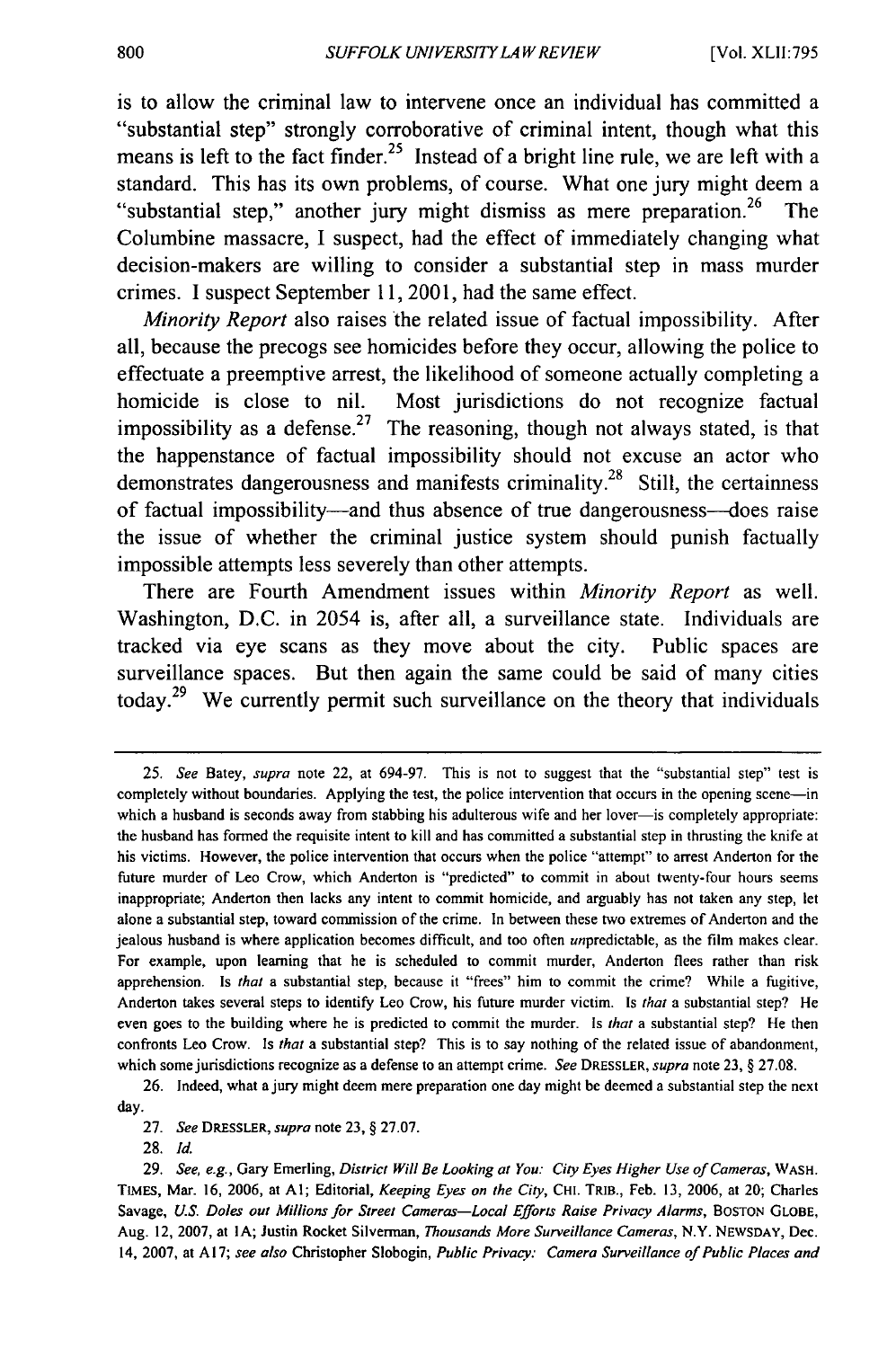do not have a reasonable expectation of privacy, the sine qua non of a Fourth Amendment right, in information that they knowingly expose to the public<sup>30</sup> and also on the theory of consent. Thus, the expectation of privacy we theoretically enjoy behind closed doors, we lose in public spaces, at least in terms of items exposed to public view. In this respect, the surveillance state that exists in *Minority Report* is the surveillance state that current Fourth Amendment law already sanctions. But *Minority Report,* in a scene in which the police use thermal imaging to ascertain the number of individuals in a building and then release mechanical spiders to conduct retinal scans of those individuals in a search for John Anderton, does serve as a cautionary tale of sorts, exposing the steep declivity of a slippery slope. The scene recalls *Kyllo v. United States*,<sup>31</sup> in which the Supreme Court held that thermal imaging directed at a private residence amounted to a search and thus required a warrant supported by probable cause.<sup>32</sup> Except here, the technology seems to have been refined to survive constitutional scrutiny.33 In *United States v. Jacobsen,34* the Court read the Fourth Amendment as protecting only legitimate activity and thus excluding from its ambit government conduct that could only reveal illegitimate activity.<sup>35</sup> In *United States v. Place*,<sup>36</sup> the Court assumed canine sniffs disclose "only the presence or absence of narcotics, a contraband item" and thus fell within this category.<sup> $37$ </sup> Followed to the extreme, these cases would permit the very mechanical spiders that are used to such effect in *Minority Report,* assuming such spiders are only capable of "seeing" the eyes of, say, a fugitive. Nor is the Fifth Amendment's privilege against self-incrimination implicated in the compelled retinal scans. In *Schmerber v. California,38* the Court read the privilege against self-incrimination as not including evidence that is not of a "testimonial or communicative nature," such as blood. $39$ Presumably eyes would fall into this category. Tellingly, the overhead camera shots reveal just how invasive such "non-searches" can be, notwithstanding the

31. 533 U.S. 27 (2001).

32. Id. at 40.

34. 466 U.S. 109 (1984).

- 38. 384 U.S. 757 (1966).
- 39. *Id.* at 761.

*the Right to Anonymity,* 72 Miss. L.J. 213 (2002).

<sup>30.</sup> *See, e.g.,* California v. Greenwood, 486 U.S. 35, 40 (1988) (no reasonable expectation of privacy in trash left for collection); California v. Ciraolo, 476 U.S. 207, 215 (1986) (aerial surveillance of exposed items not a search within the meaning of the Fourth Amendment); United States v. Knotts, 460 U.S. 276, 285 (1983) (surveillance by electronic beeper in public spaces not a search within meaning of Fourth Amendment).

<sup>33.</sup> Part of the concern of *Kyllo* was that the imaging could reveal information about the occupants of the home, such as whether they were taking a bath or in bed. *See id* at 33-40. The imaging in *Minority Report,* however, seems designed only to reveal the number of individuals in a building and their general whereabouts.

<sup>35.</sup> Id. at 123 (ruling that a search that can *only* reveal illegitimate activity "compromises no legitimate privacy interest").

<sup>36. 462</sup> U.S. 696 (1983).

<sup>37.</sup> Id. at 707.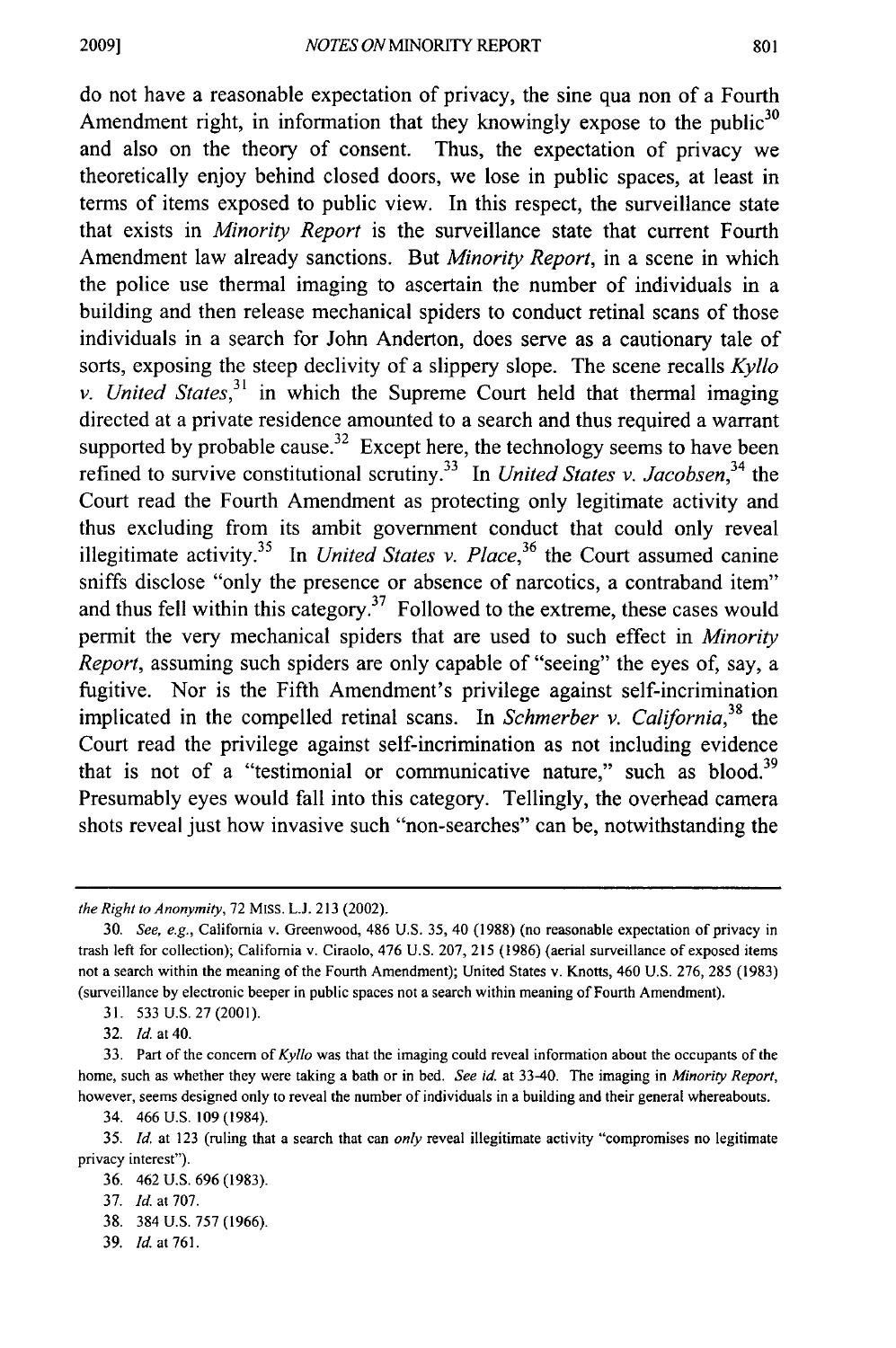Supreme Court's statements to the contrary.

There are also evidentiary issues. After all, the primary evidence in this imaginary future consists of the previsions of the precogs, which are projected onto a screen, witnessed by two justices, and recorded. (The use of two justices here is perhaps intentional. It creatively positions the viewer as the third judge, the third jurist to decipher an image and determine what happened. In this sense, *Minority Report* foregrounds the "jurifying" of the spectator.)<sup>40</sup> Beyond the issue of authentication and the admissibility of novel scientific evidence, there is the issue of the weight to be given to such photographic evidence. Photographic evidence, for example, is often taken as uncontroverted, and uncontrovertible, proof.<sup>41</sup> *Minority Report* uses such photographic evidence to challenge it. The images projected by the precogs turn out to be accurate but not true. Or as one theorist has put it, the film "raises crucial questions about the complexities of spectatorship, the shifting truth of images, and the inherent subjectivity of visual information.<sup> $A<sup>2</sup>$ </sup> At the same time that their visions reveal, they also conceal and obscure. Perspective matters, angles matter, framing matters. What appears from one angle to be Police Chief John Anderton committing premeditated murder, appears from another angle as suicide. Photographic evidence that amounted to certain guilt thus becomes photograph evidence that concealed actual innocence. John Anderton does not kill Leo Crow, as the precogs and the justice witnesses assumed. Instead, Anderton is merely present when Leo Crow kills himself. In her discussion of the documentary *Paradise Lost,* Jennifer Mnookin suggests that films

raise profound questions about how to "read" evidence and its absence: What kinds of inferences should persuade us, and what proofs should we require before we think we "know" something? Should evidence be dissected and parsed, or should it be analyzed more holistically? Whose reading of "the facts" ought to be deemed authoritative, and why? Who, in the end, has the social and epistemic authority to render a legitimate judgment? $43$ 

*Minority Report* poses these same questions and more. 44

43. Mnookin, *supra* note 40, at 156.

<sup>40.</sup> Jennifer L. Mnookin, *Reproducing a Trial: Evidence and Its Assessment in* Paradise Lost, *in* LAW ON THE ScREEN, *supra* note 6, at 160; *see also* Jessica Silbey, *Patterns of Courtroom Justice, in* LAW **AND** FILM 106-11 (Stefan Machura & Peter Robson eds., 2001) (discussing how films often position the viewer as a member of an "adjudicatory audience").

<sup>41.</sup> As Susan Sontag put it, "Photographs furnish evidence. Something we hear about, but doubt, seems proven when we're shown a photograph of it .... [There exists a] presumption of veracity that gives all photographs authority." SUSAN SONTAG, ON PHOTOGRAPHY 5-6 (2001).

<sup>42.</sup> LESTER D. FRIEDMAN, CITIZEN SPIELBERG 58 (2006).

<sup>44.</sup> Indeed, on a certain level, *Minority Report* is also about how images *manipulate.* For example, the film includes a political commercial touting Precrime and asking voters to vote "yes" on the National Precrime referendum. This commercial is filmed in soft tones, designed to lull the viewer into a sense of comfort. This filming stands in stark contrast to the film itself, thus foregrounding how images can be used to manipulate the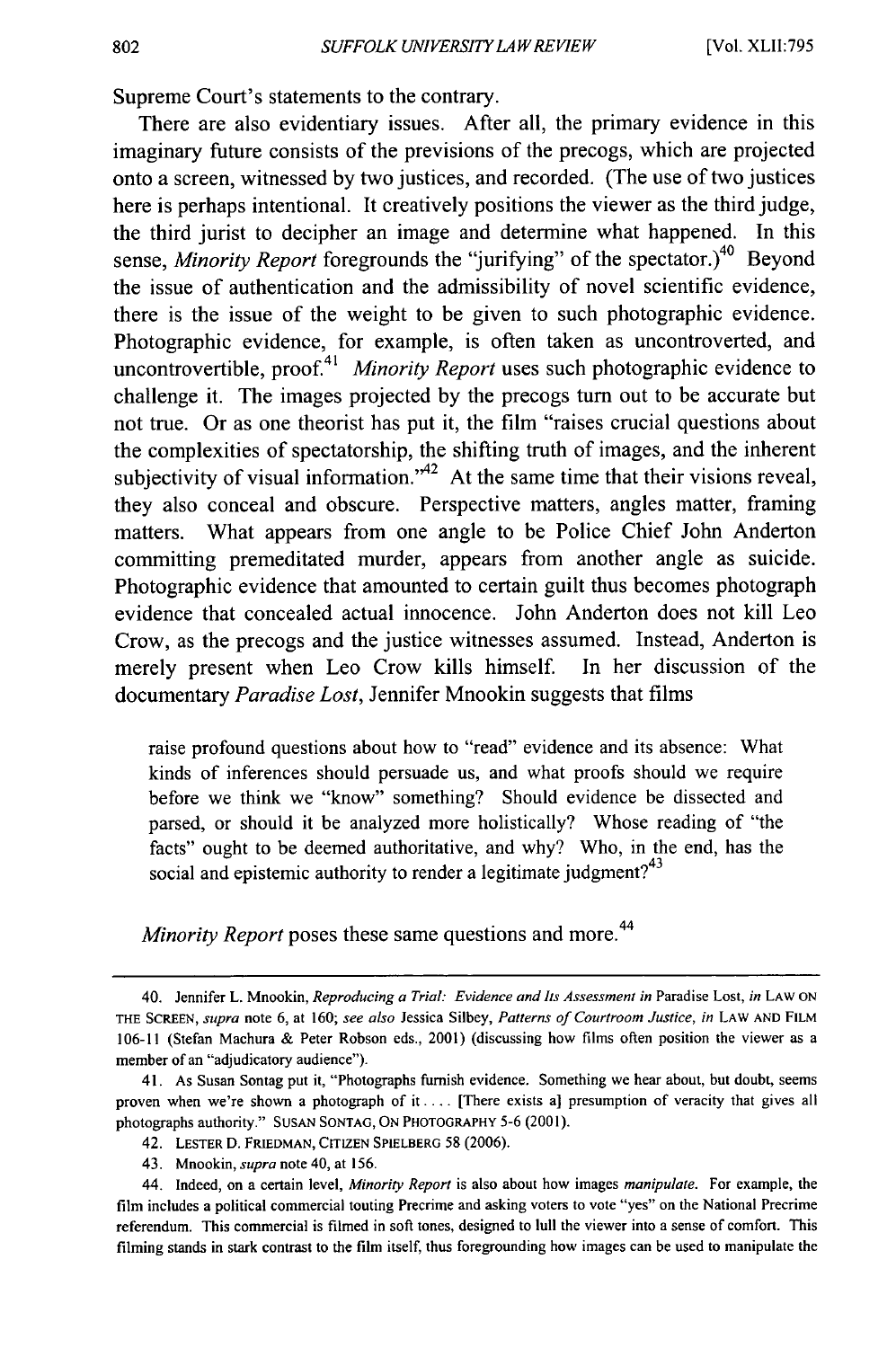All of this relates to another, perhaps more fundamental issue. After all, it is this final knowledge that the precogs are not always correct—which should be more accurately phrased as the precogs are correct, but what *we* see is not always true-that prompts the District of Columbia, in the end, to abandon the precog system and presumably results in the defeat of the National Precrime Initiative as well.<sup>45</sup> In his *Commentaries on the Laws of England*, William Blackstone famously suggested that it is better to let ten guilty men go free than 46 to allow one innocent man to be wrongfully convicted. *Minority Report* invites the viewer-as both the spectator/third justice and the spectator/putative voter-to ponder a different formulation. Although it may be better to let ten guilty people go free rather than have one innocent person suffer, can the same be said when we change the number to permit 100 guilty men go free, or 1000, rather than have one innocent man suffer? Moreover, by showing the recurring image of a murder victim, *Minority Report* further redrafts Blackstone's formulation to focus on its victims.<sup>47</sup> Assuming arguendo that it is better to let ten guilty people go free rather than have one innocent suffer, is that really true if one of the "freed" guilty then murders an innocent? How does the innocent murder victim compare to the innocent person wrongly convicted? Which "wrong" is worse? Or rather, given a choice of evils—the classic necessity defense question—which is the lesser of the two?

These are all interesting issues. What interests me, however, is something entirely different. As should be obvious, one of the recurring motifs in *Minority Report* is the motif of sight, of vision.<sup>48</sup> Consider the frenetic and disorienting opening sequence,  $49$  which ends with a close up of the eyes of Agatha (Samantha Morton), the one female precog. Like seers, the precogs have a second sight, of sort, and this second sight propels the narrative line. Or consider the scene illustrating how Precrime works. An unfaithful wife tells -

viewer.

46. 4 WILLIAM BLACKSTONE, COMMENTARIES **\*358.**

49. For a fascinating discussion of the affective dimension of this opening sequence, see Ruth Buchanan & Rebecca Johnson, *Strange Encounters. Exploring Law and Film in the Effective Register,* 46 STUD. IN L., POL., AND SOC'Y 33-60 (2008).

<sup>45.</sup> This is perhaps the most radical change from the short story on which *Minority Report* is based. In the story, Precrime remains intact. *See* Philip K. Dick, *The Minority Report, in* THE MINORITY REPORT AND OTHER CLASSIC STORIES 71 (2002).

<sup>47.</sup> For a discussion of the use of the victim's image in *Minority Report,* see Joanne Clarke Dillman, *Minority Report: Narrative Images, and Dead Women,* 36 WOMEN STUDIES 229-49 (2007).

<sup>48.</sup> This motif has not gone unnoticed. *See, e.g.,* Cynthia D. Bond, *Law as Cinematic Apparatus: Image, Textuality, and Representational Anxiety in Spielberg's* Minority Report, 37 CUMB. L. REV. 25, 26 (2006) (observing that *Minority Report* "obsessively thematizes vision, valorizing image over text"). There are also many parallels to Sophocles's *Oedipus Rex,* a play about blindness and sight. *See* ANDREW GORDON, EMPIRE OF DREAMS: THE SCIENCE FICTION AND FANTASY FILMS OF STEVEN SPIELBERG 243-52 (2007). The screenwriter Tom Cohen acknowledges this theme in the audio commentary that accompanies the DVD, stating, "One of the themes is about seeing, looking into the future. For me, that was the great insight about shaping the story into a script... I found my theme: sight, eyes; what do you see; what does the hero see; what do the precogs see?" MINORITY REPORT (DreamWorks 2002).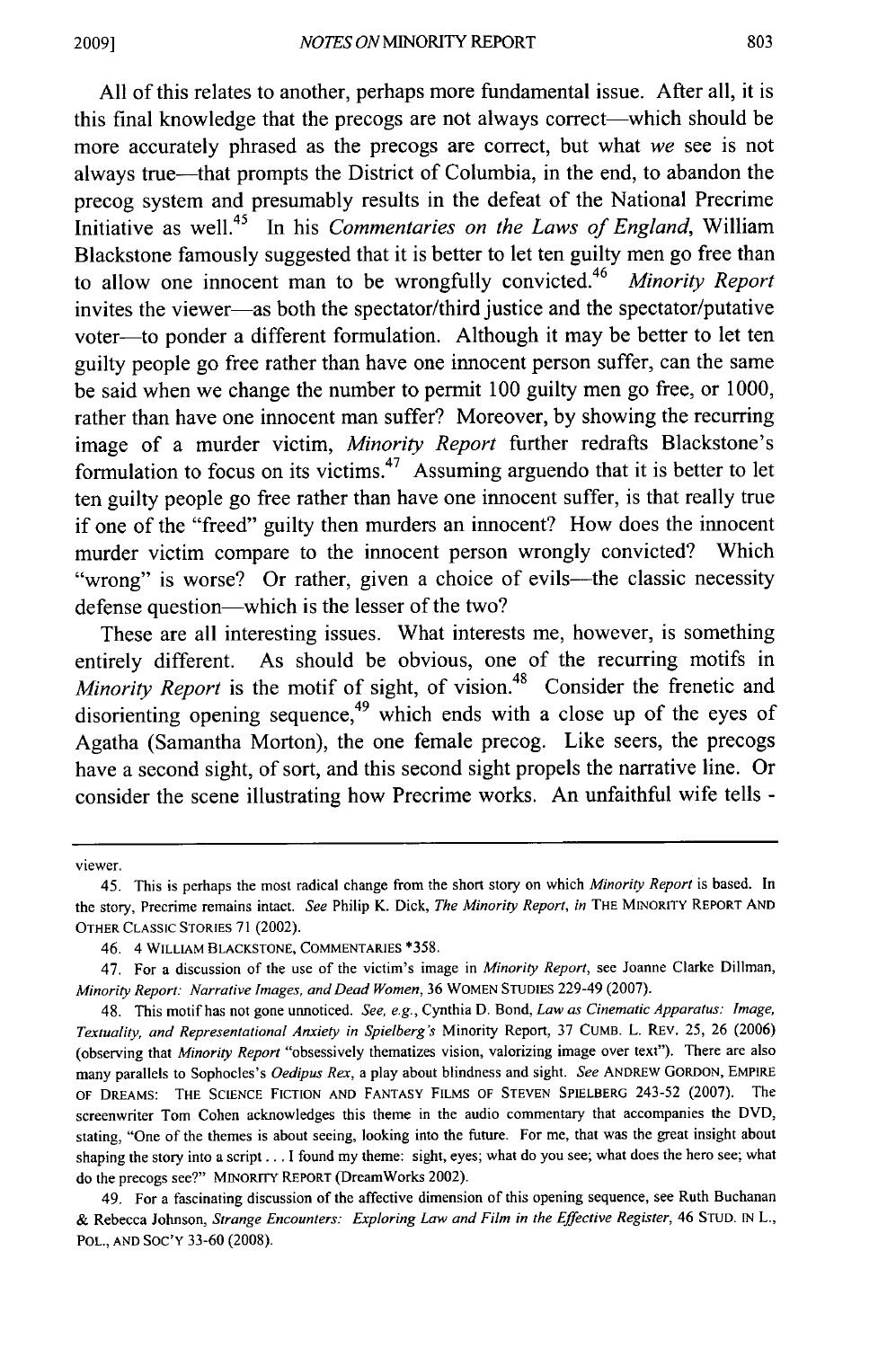her husband how blind he is without his glasses. Meanwhile, her son uses a pair of scissors to pierce out the eyes from a paper mask. And in another scene, Chief Anderton surreptitiously purchases an illegal narcotic called Clarity, which he ingests so that he can better see holographic images of his missing son.<sup>50</sup> But the attention to vision goes well beyond this, as the viewer learns in the scene in which Agatha "comes to life," awaking from her induced dream state and grabbing Anderton. Her words to him? *"Can you see?"* This question is repeated several times in the film. Later, after Anderton sees the projection of himself committing what appears to be murder and flees from the police, he locates one of the geneticists who designed the precogs, hoping the designer will tell him "how someone can fake prevision." In fact, the information the designer shares with Anderton is far more cryptic: "In order to *see* the light, you have to risk the dark." In the very next scene, Anderton goes to a sadistic black market plastic surgeon, who removes his eyes, replacing them with new ones, literally giving him "new eyes." Indeed, it is during the surgery and healing process---Anderton must remain still, his eyes bandaged, for twelve hours—that he appears most vulnerable and that his transition to outsider seems most complete. At the same time, the iconography of the scene suggests Justice, her eyes bandaged. One senses that it is at this liminal moment that Anderton is finally able to see "justice" differently and to realize that the justice system that he has been a part of is flawed. All of this is to say that the arc Anderton follows in the film is that of one who has sight to one who has insight. The spectator too follows this arc, learning that images are not always trustworthy, that evidence is not always true. But I want to suggest that *Minority Report* demands something else of the viewer as well. I want to suggest that the film also asks the viewer to *see* differently. To see deeper. To see through. To see around. To see what is *outside.* And that is the goal of the remainder of this essay.

#### III.

The first time I saw *Minority Report,* I kept wondering where all the minorities were. I mention this not to be facetious; this is what I actually thought. And as I thought about this symposium, it occurred to me that minorities are also the outsiders in this film. This is not to suggest that the film is entirely without minorities. Anderton's secretary is a black woman, although her main role seems to consist of taking and hanging up Anderton's jacket every morning. Anderton does not have a black sidekick **A** la Danny Glover or Chris Tucker or Eddie Murphy, but he does have a black team member whom he orders about. Other than those characters, however, the film is pretty much

<sup>50.</sup> Indeed, in a very real sense, Anderton lost his son because he failed to keep an eye on him while the two of them were at a public pool. In short, because Anderton failed to see.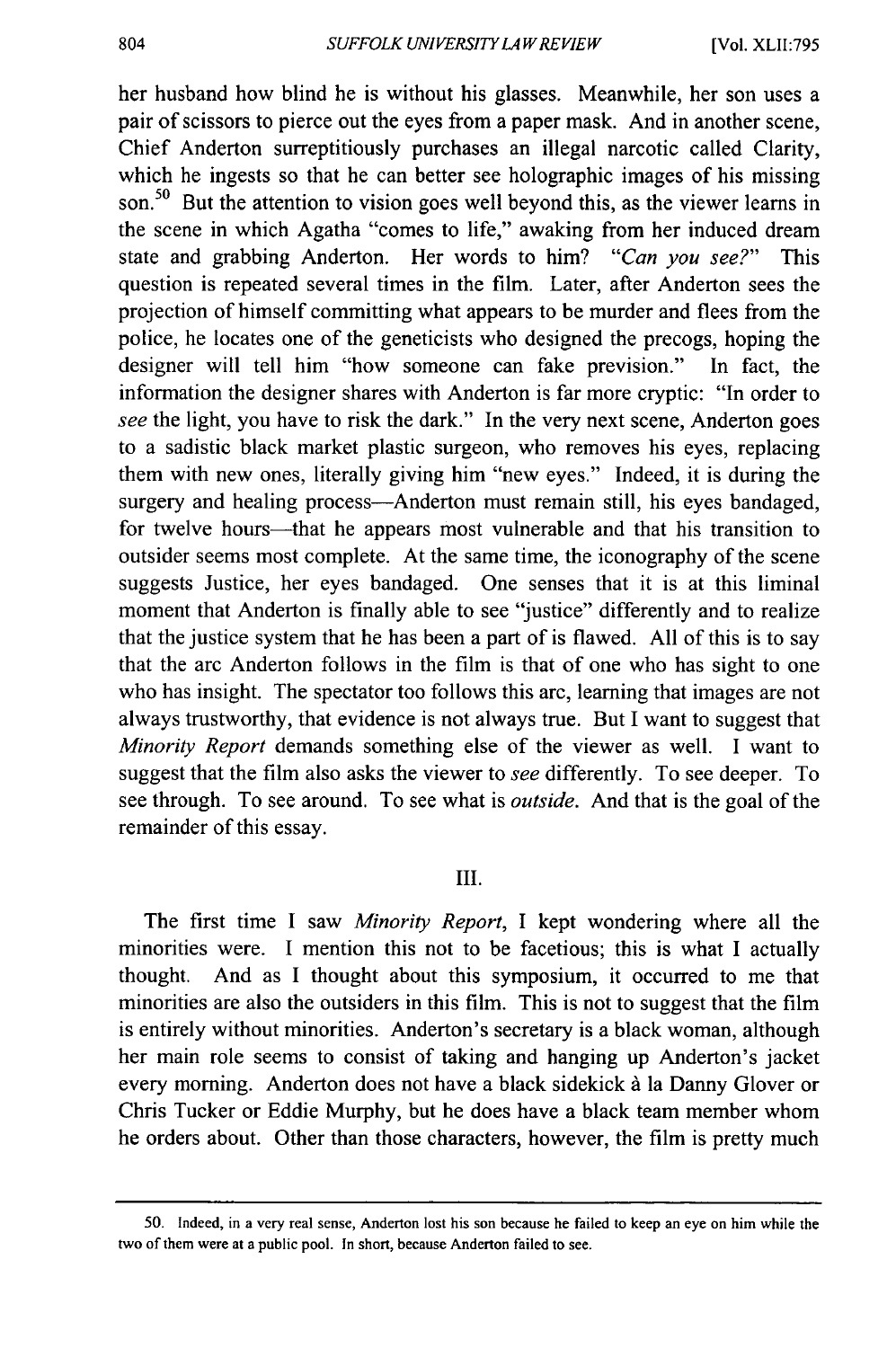a white affair. I thought to myself, this film is set in D.C., which in 2002, the year of the film's release, consisted of a majority of black citizens. The paucity of minorities is also interesting in light of demographic projections: racial minorities are projected to comprise 54 percent of the United States population by 2050.51 *Minority Report* is set four years later in 2054. And yet consider the sequence in which Lamar Burgess (Max von Sydow), the director and creator of the Precrime system, is honored at a black-tie banquet. At the banquet, it is the general absence of people of color that becomes conspicuous; the one black person who stands out is a waiter in the background. This, I think, reveals a lot about us as a society. Even prior to the election of President Barack Obama, we have had little trouble imagining, at least in a fictional world, a "sideshadow" world, a black president, or a Latino president, or a female president-think 24, The West Wing, Commander in Chief, Battlestar *Galactica.* Yet we still have trouble imagining a future in which whites are not in the majority.

Indeed, 2054 is decidedly traditional in the film. There are no Asians or Latinos; homosexuality has been erased or is at least invisible. And the only women are in subordinate, traditional roles. The film is full of secretaries and wives. Even the Department of Precrime is decidedly gendered. Although there is a team of officers that work in Precrime, engaging in preemptive arrests, only one is female. Her role, as we learn from the opening sequence, is a feminine one. She consoles crime victims.

What are we to make of this? Is the paucity of minorities explainable simply as a commercial decision? Should I read the film as just one of many that constructs and (re)produces gender and race, in this case (re)producing maleness and whiteness as positions of power even fifty years into the future? Or am I reading too much into the film? I am convinced that our visions, like dreams, reveal more than we may intend. Several scenes in *Minority Report* are jarring because of their juxtapositions. One moment we are watching a high-speed chase involving cars that travel horizontally and vertically along superhighways of the future. The next moment we are in a dark alleyway that reeks of abject poverty, the ghetto that is referred to as "the Sprawl." The backdrop of *Minority Report* is a world in which resources have been devoted to eradicate crime but not to eliminate racial inequality, or gender inequality, or class inequality. Is this what we have to look forward to? Is this the cautionary tale? Is it possible that *Minority Report,* based on a Philip K. Dick story written in 1954,<sup>52</sup> the same year the Supreme Court decided *Brown v. Board of Education,53* and set exactly one hundred years later, invites the reader to

<sup>51.</sup> *See* U.S. Census Bureau, *An Older and More Diverse* Nation *by Midcentury,* Aug. 14, 2008, http://www.census.gov/Press-Release/www/releases/archives/population/O 1 2496.html.

<sup>52.</sup> Philip K. Dick composed the story in 1954. It was not published, however, until 1956.

**<sup>53.</sup>** 347 **U.S.** 483 (1954).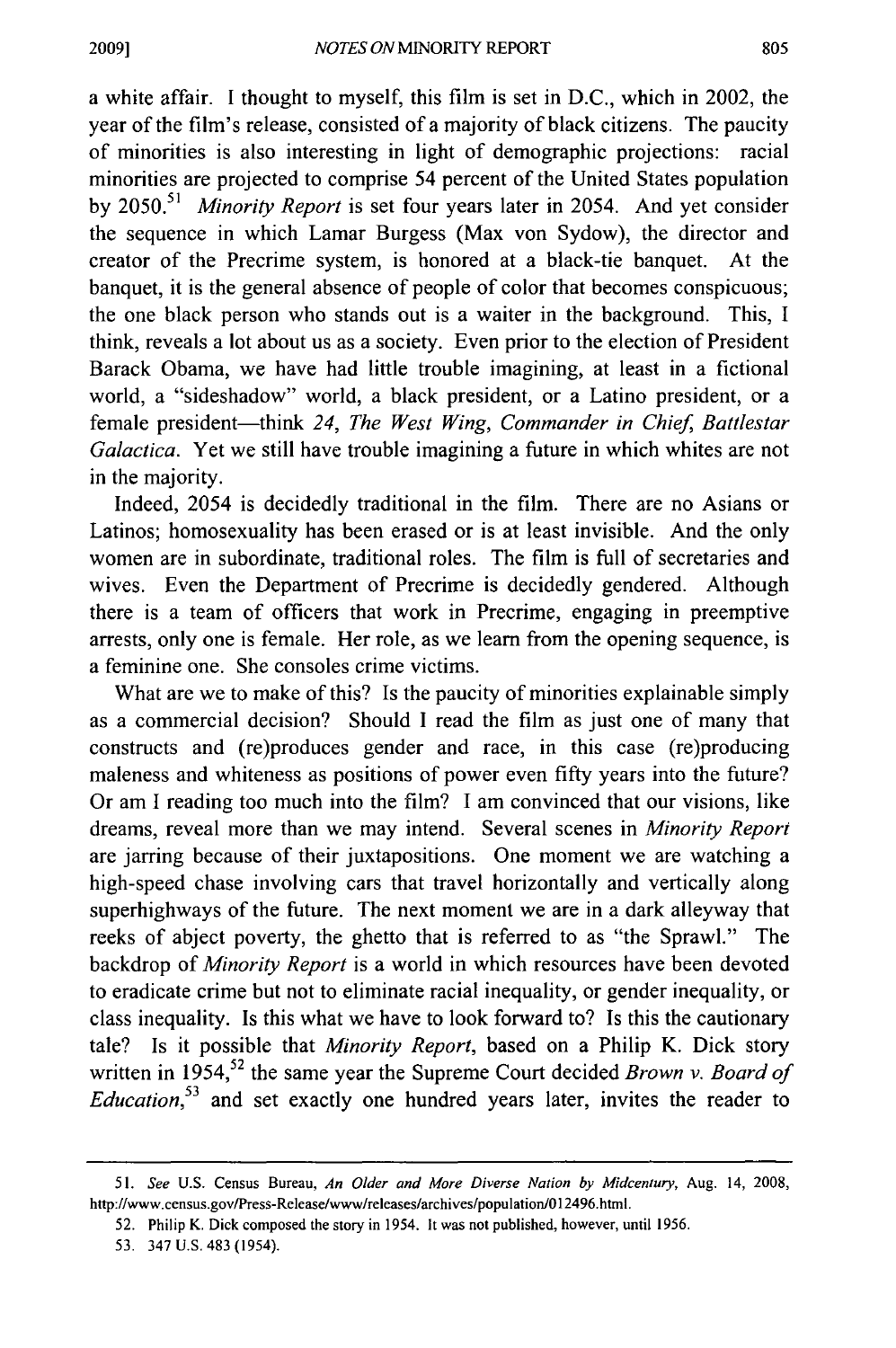question the ability of law to effect change?

In short, is this what *Minority Report* wants us to *see?*

### **IV.**

I began to think through what it means to say that minorities are "outside" the film. That in *Minority Report,* minorities are the outsiders. Except the more I thought about this, the more I thought about the precogs. After all, the precogs exist in a society that allows them to be subjugated because of their status, treated as machines, nonhumans. When the film opens, Precrime, this place of justice, keeps the precogs in a dreamlike state, because only in the dreamlike state can they have these visions and serve their function. They are treated like machines, like chattel. Moreover, they themselves are behind glass, without privacy, always watched, kept in a state of suspended animation, much like the prisoners we see later in the film. Indeed, in Philip K. Dick's short story, the treatment of the precogs is even more extreme. The precogs are treated as "deformed and retarded," as babbling "idiots," as "monkeys," as slaves.<sup>54</sup> And this is the scary thing: their treatment seems completely natural to everyone, to the Precrime team, to the Department of Justice representative who comes to visit, to the populace who stands ready to vote in favor of the National Precrime Initiative, and to us, the viewers. But then one of the precogs, one of the subalterns, Agatha, speaks.<sup>55</sup> Can you see? She looks up at a screen on which a murder is being projected, and John Anderton looks up too. But Anderton and the camera also focus on her. *Can you see?* I found myself thinking about this scene and recalling the opening sequence, in which a boy uses a pair of scissors to remove the eyes from a paper mask. The mask, I recalled, was of Abraham Lincoln. Is it possible that the precogs are the true outsiders in the film? That the precogs metaphorically stand for all outsiders? That, in answering whether it is better to let ten guilty men go free than allow one innocent to suffer, we must recognize the precogs, our outsiders, as innocents? That the journey of *seeing* is also a journey about seeing how the precogs are treated, about how we treat each other, and about recognizing the precogs as human, as part of us? That ultimately, *Minority Report* is also about another kind of justice? A justice that ends not with loss or abandonment but with emancipation and equality?

V.

Thanks for allowing me to contribute my thoughts about *Minority Report.* As someone more comfortable with law and literature, I think I understand

<sup>54.</sup> Dick, supra note 45, at 73-74.

<sup>55.</sup> This is, of course, a reference to Spivak's well-known essay. *See* Gayatri Chakravorty Spivak, *Can the Subaltern Speak?, in* MARXISM **AND** THE **INTERPRETATION** OF **CULTURE** 271 (Cary Nelson & Lawrence Grossberg eds., 1988).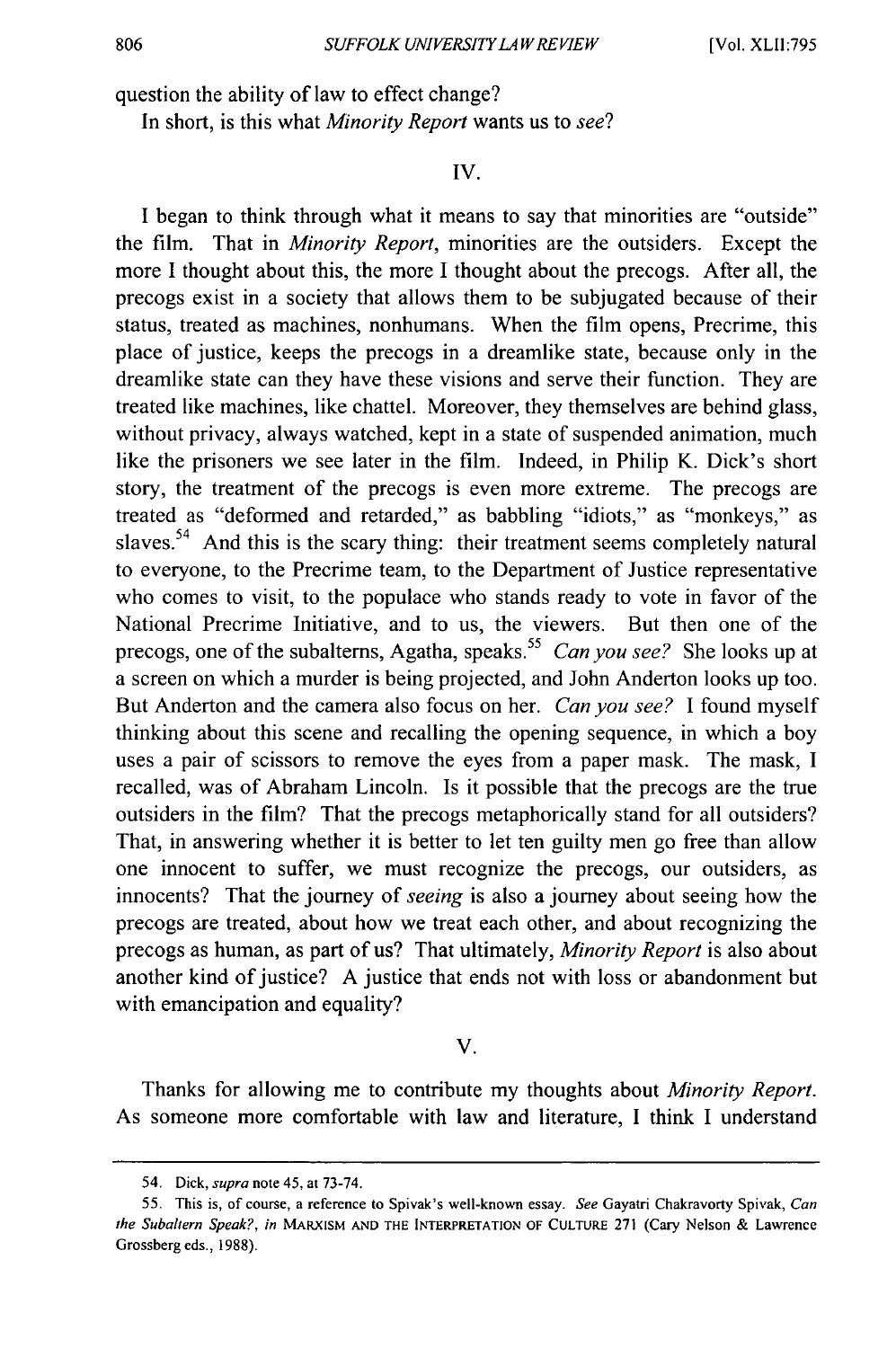narrative. I make no claim to understand everything, or rather anything, about movies, about shots, about frames, about angles. I will, however, note one thing: the night before the panel discussion of the papers in this symposium, Rebecca Johnson and I were discussing *Minority Report,* and she pointed out how physically disorienting the opening sequence of the film is, with about forty cuts in the space of thirty seconds. When watching that opening sequence, she said, something happens to the body. The contrasting visuals are anxiety inducing. Later, I thought about how different the final shot in the film is from this. The final shot is also all visuals, but it is calming rather than anxiety-inducing. In fact, it is my favorite scene in the film. This is, in part, because of the slowness of the camera, which pans back in one slow take. But it is also because of the scene depicted: the precogs, Agatha and her two brothers, at ease in a room of their own, a home of their own, on what appears to be a deserted island, far from the madding crowd. They are at last in a place where they are not subjugated. They are in a place at last that is not a police state, a place where they are free from the prying eyes of the law, a place where they are free from the law. They are free. And they are surrounded by my favorite things: books.